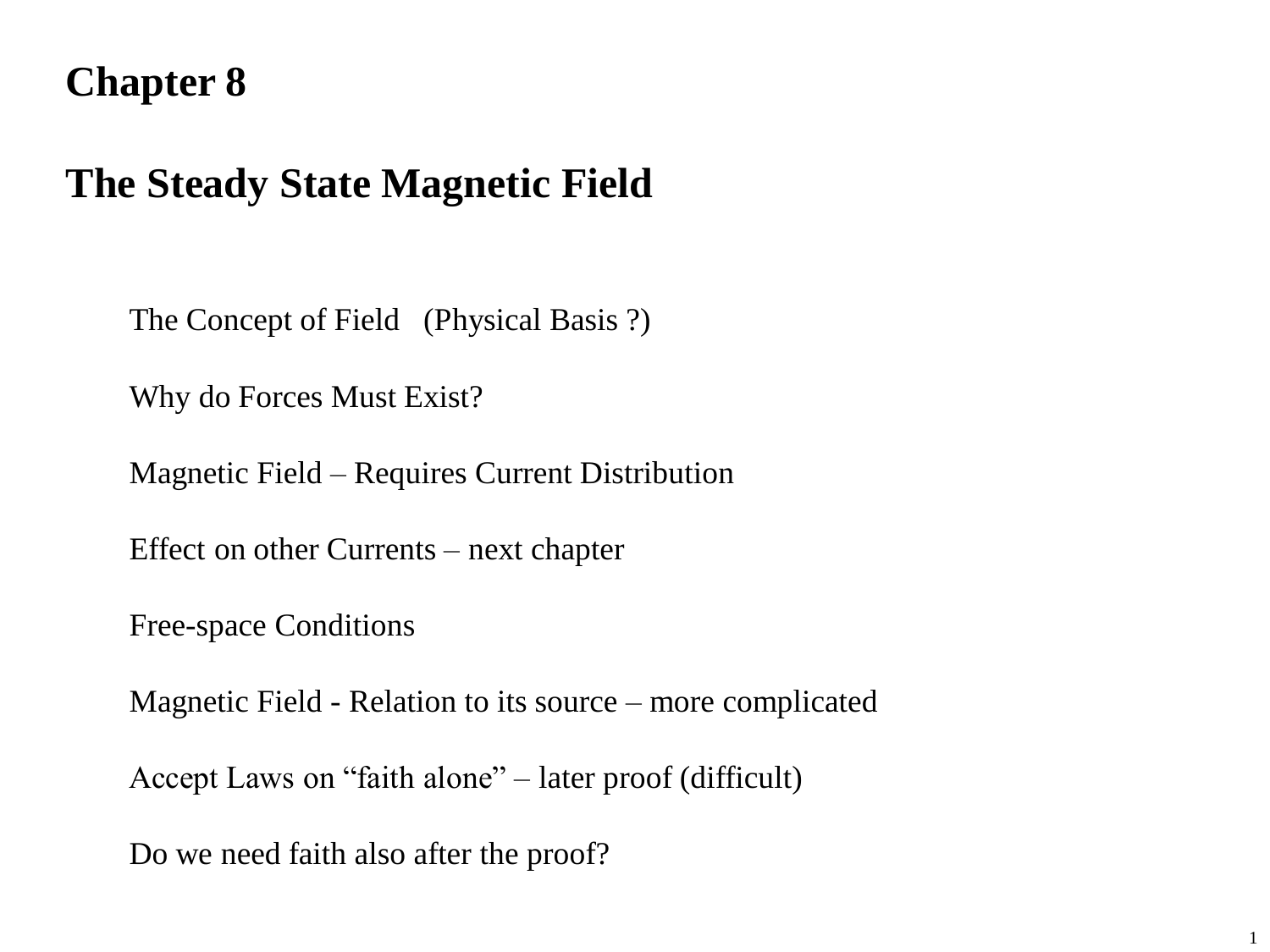# **Magnetic Field Sources**

Magnetic fields are produced by electric currents, which can be macroscopic currents in wires, or microscopic currents associated with electrons in atomic orbits.

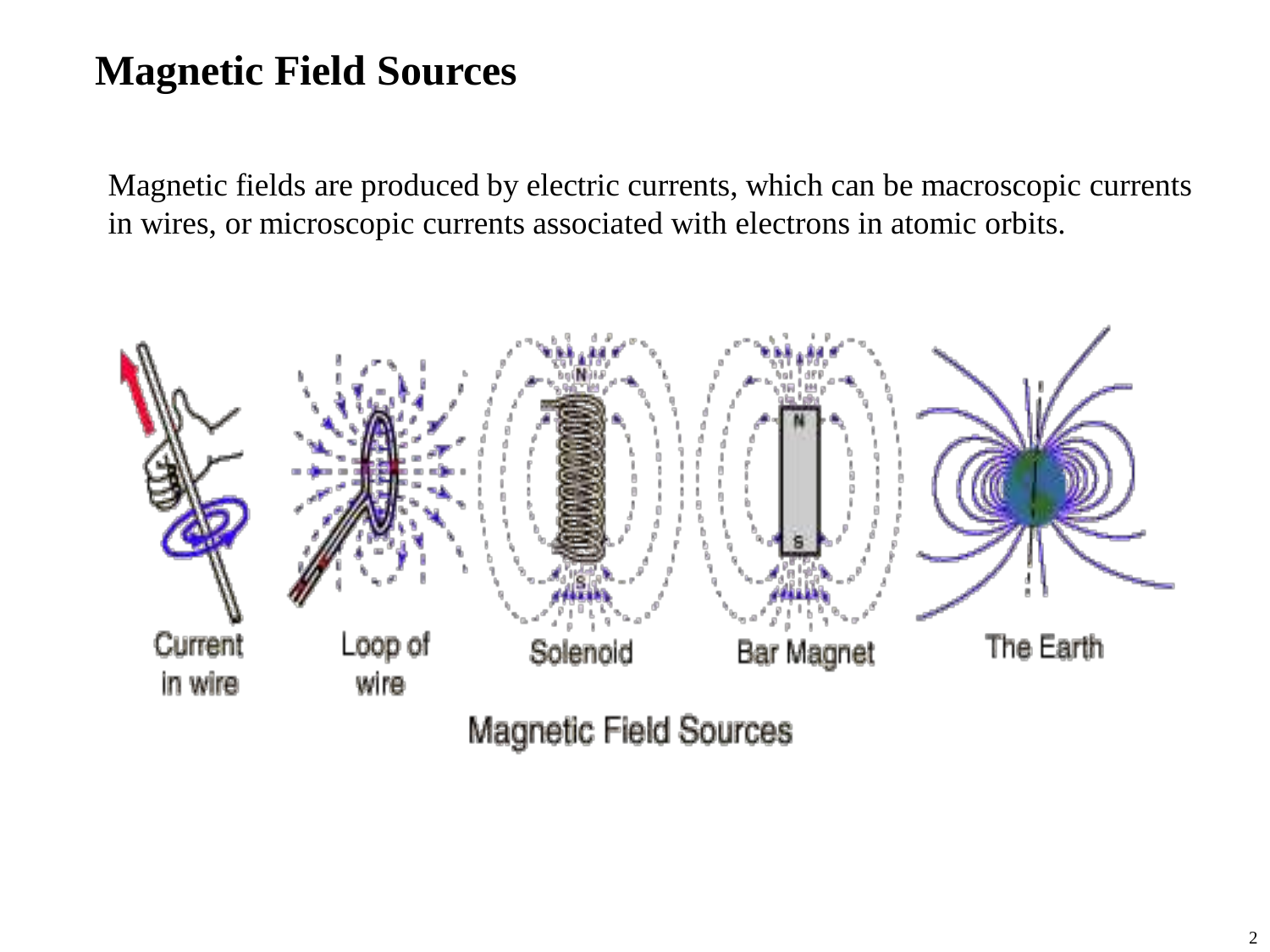

From GSU Webpage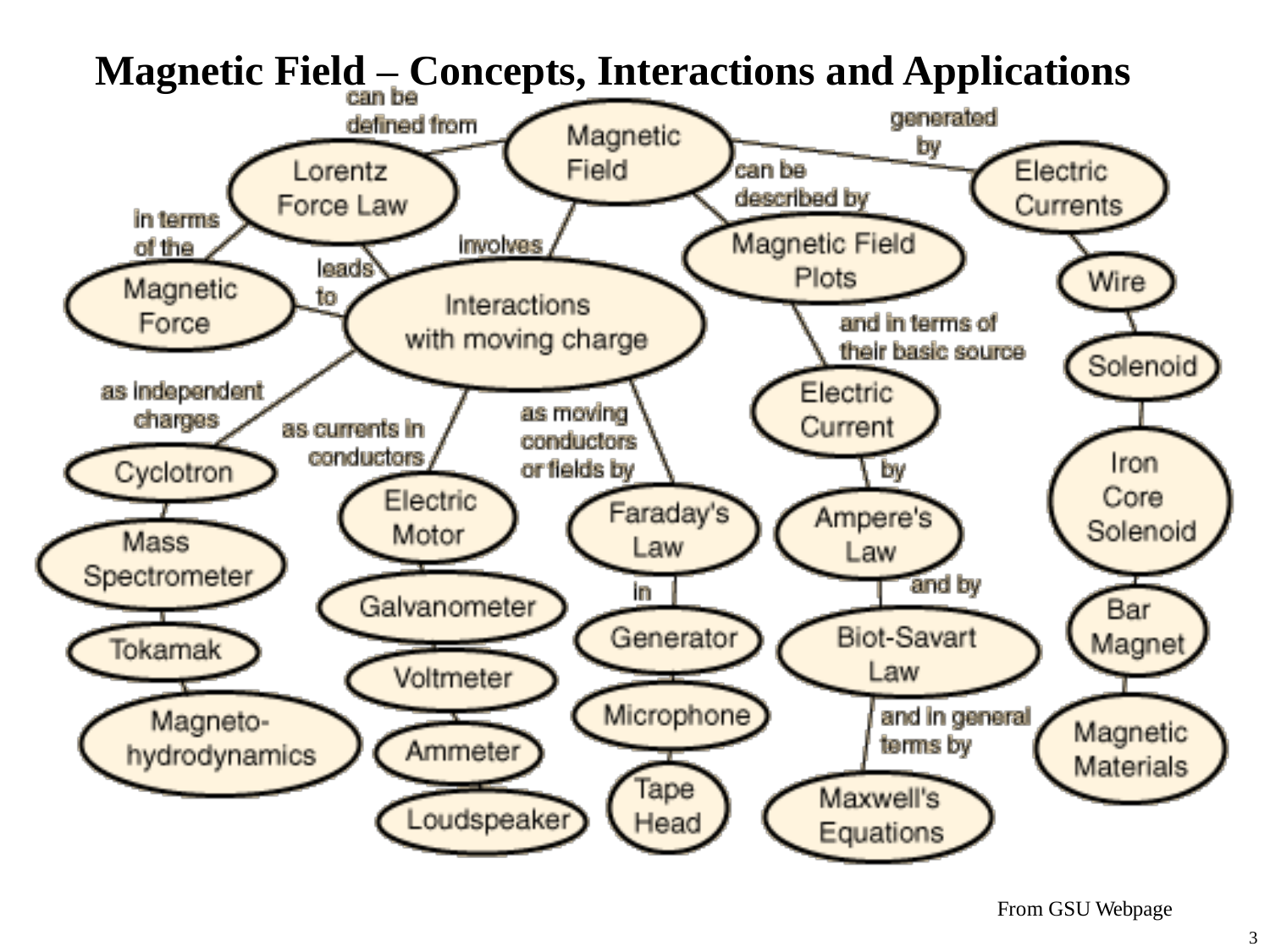#### **Biot-Savart Law**



At any point P the magnitude of the magnetic field intensity produced by a differential element is proportional to the product of the current, the magnitude of the differential length, and the sine of the angle lying between the filament and a line connecting the filament to the point P at which the field is desired; also, the magnitude of the field is inversely proportional to the square of the distance from the filament to the point P. The constant of proportionality is  $1/4\pi$ 

$$
dH = \frac{IdL \times a_R}{4 \cdot \pi \cdot R^2} = \frac{IdL \times R}{4 \cdot \pi \cdot R^3}
$$

Magnetic Field Intensity A/m

$$
H = \oint \frac{I}{4 \cdot \pi \cdot R^2} dL \times a_R
$$

Verified experimentally

Biot-Savart = Ampere's law for the current element.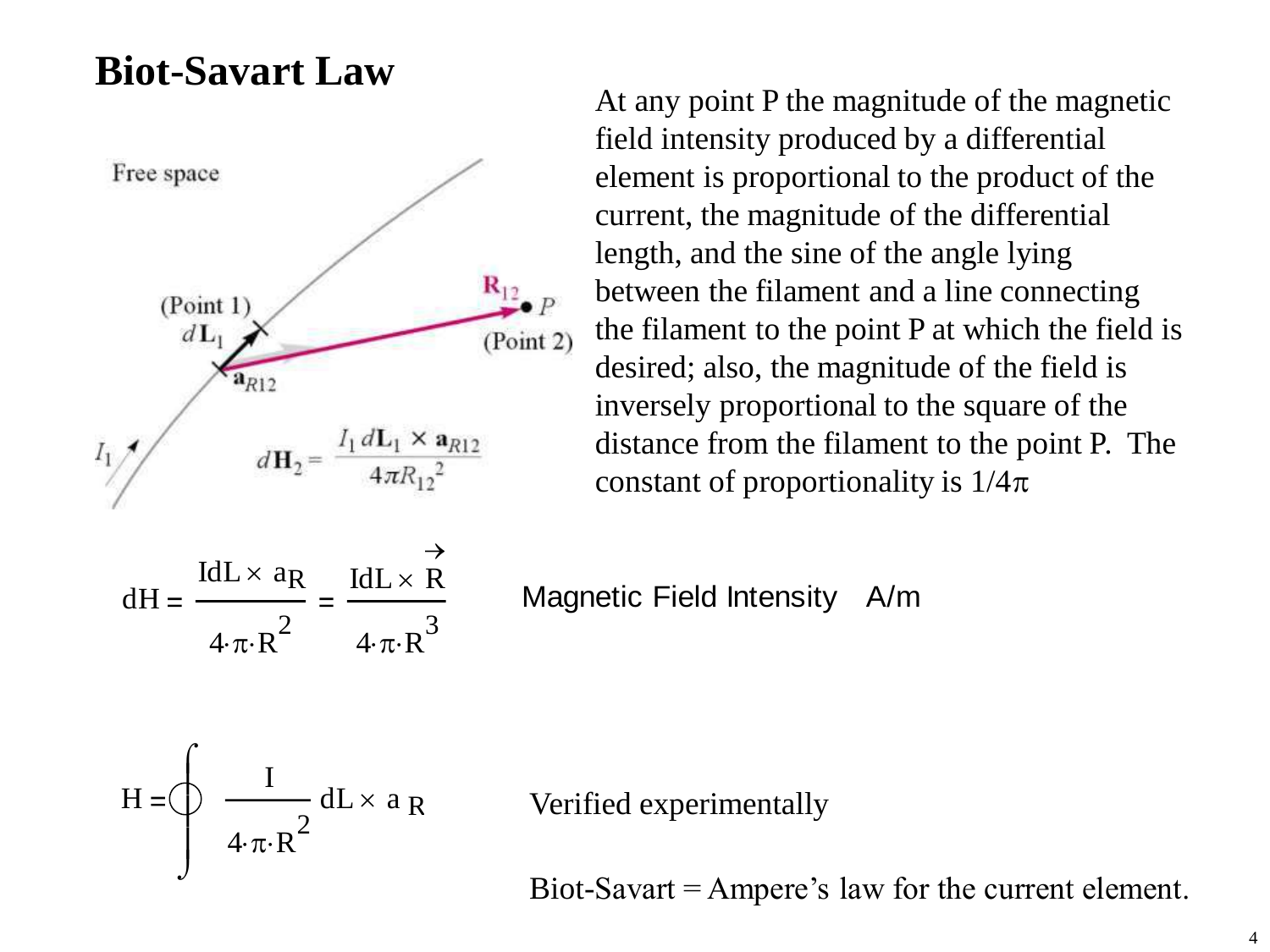#### **Biot-Savart Law** B-S Law expressed in terms of distributed sources



The total current I within a transverse Width b, in which there is a uniform surface current density K, is Kb.

$$
I = \int K dN
$$

For a non-uniform surface current density, integration is necessary.

Alternate Forms 
$$
H = \int \frac{K_x}{4 \cdot \pi \cdot R^2} dS \cdot a_R \qquad H = \int \frac{J_x}{4 \cdot \pi \cdot R^2} dV \cdot a_R
$$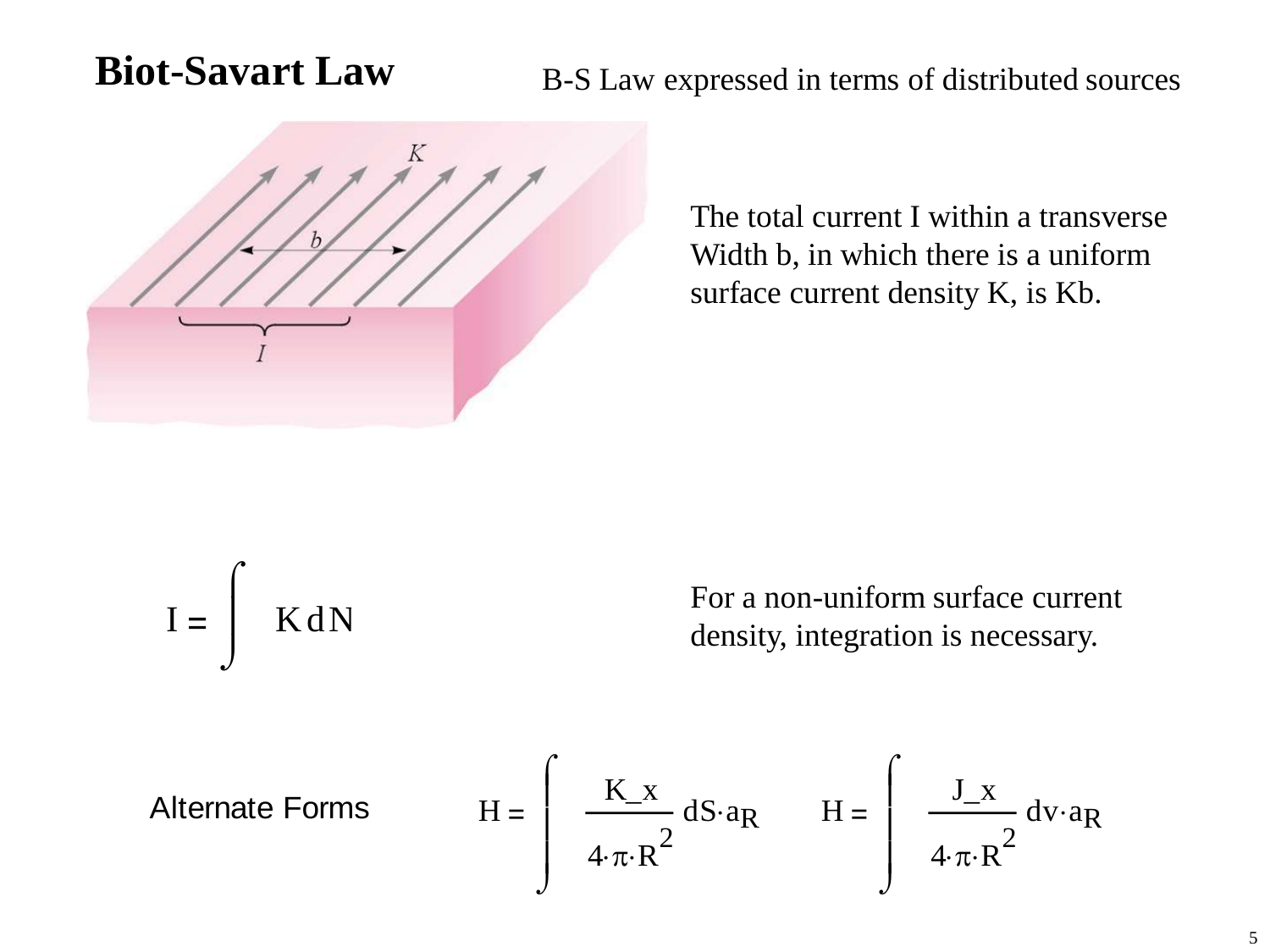#### **Biot-Savart Law**



The magnitude of the field is not a function of phi or z and it varies inversely proportional as the distance from the filament. The direction is of the magnetic field intensity vector is circumferential.



 $-\infty$  $dz1 \cdot a_z \times (\rho \cdot a_\rho - z1 \cdot a_z) = \frac{I}{4}$  $4\cdotp\pi$  $-\infty$  $\infty$  $\rho$  dzl ρ  $\binom{2}{p^2 + z1^2}$ 3 2  $\int$ J  $\cdot$  |  $\frac{1}{2}$  dz1.a<sub> $\phi$ </sub>

 $H_2 = -$ I  $2\cdotp\pi\cdotp\rho$ a φ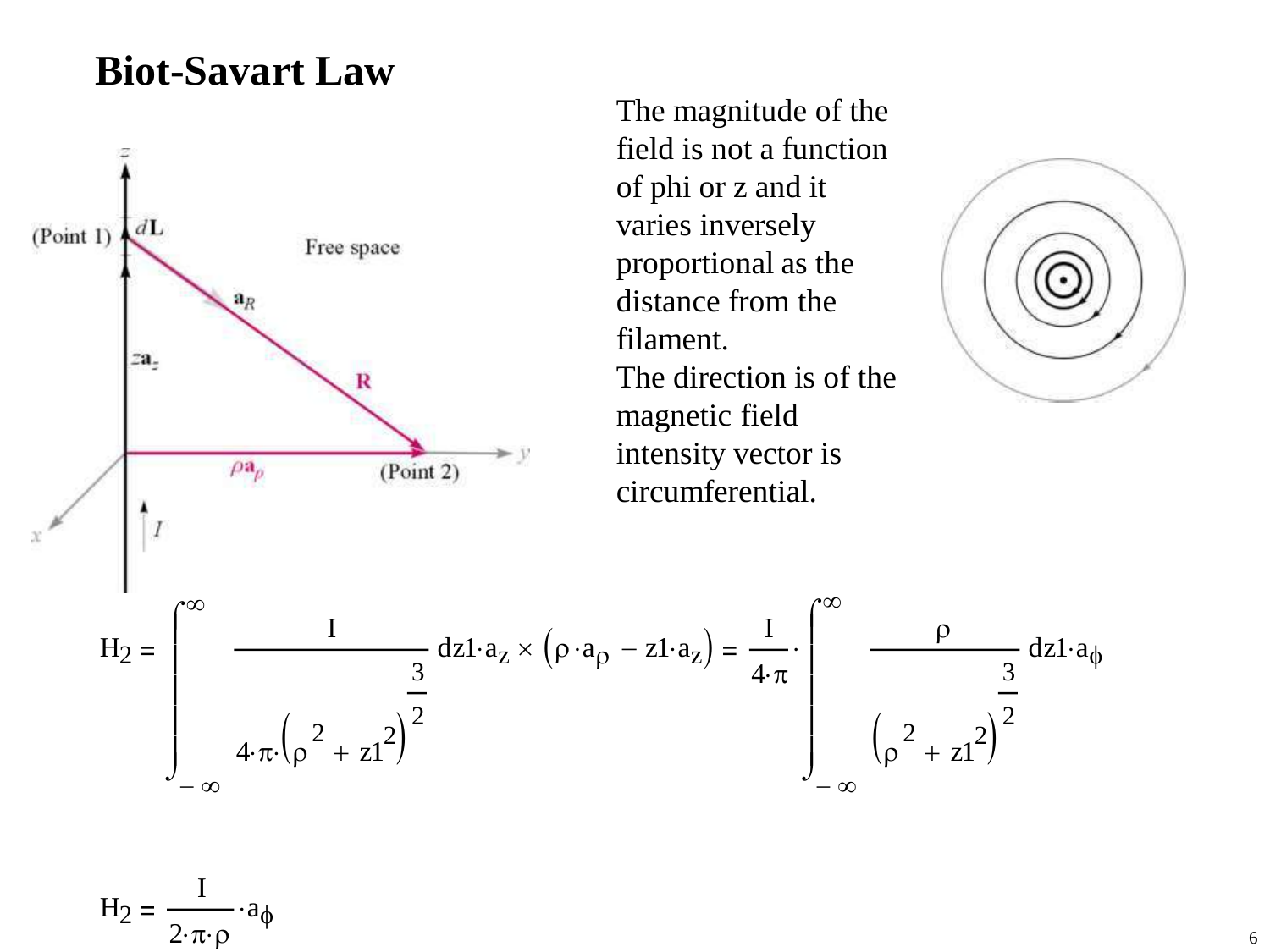#### **Biot-Savart Law**

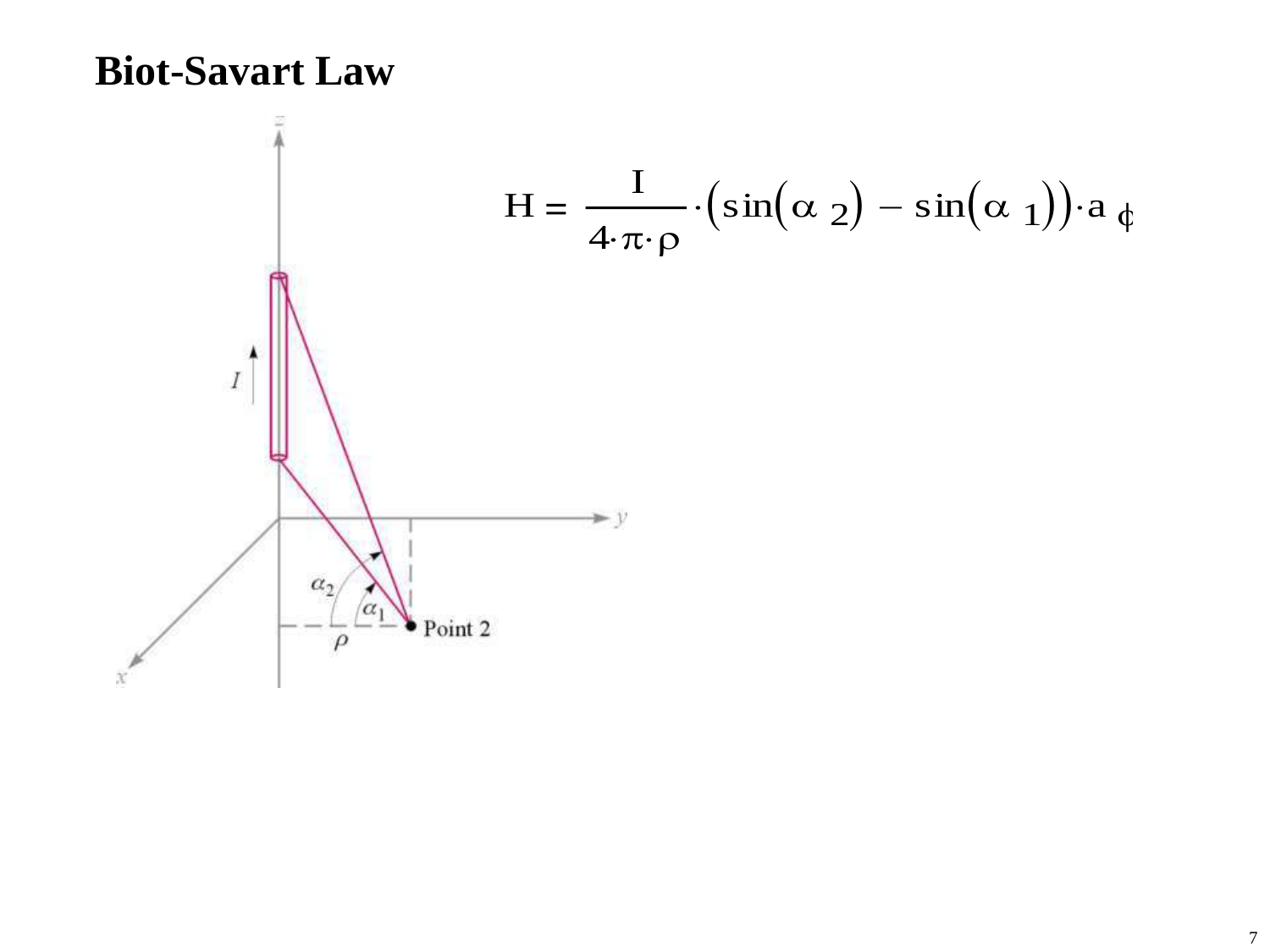#### Example 8.1

H2x =  $\frac{8}{4 \cdot \pi \cdot (0.3)} \cdot \left( \sin \left( 53.1 \cdot \frac{\pi}{180} \right) + 1 \right) \cdot a_{\phi}$ H2x :=  $\frac{8}{4 \cdot \pi \cdot (0.3)} \cdot \left( \sin \left( 53.1 \cdot \frac{\pi}{180} \right) + 1 \right)$  $H2x = 3.819$ 

must be refered to the x axis - which becomes  $a_{\phi}$  $-a_{Z}$ 

H2y = 
$$
\frac{8}{4 \cdot \pi \cdot (0.4)} \cdot \left(1 + \sin\left(36.9 \cdot \frac{\pi}{180}\right)\right) \cdot \left(-a_{z}\right)
$$

H2y := 
$$
\frac{8}{4 \cdot \pi \cdot (0.4)} \cdot \left(1 + \sin\left(36.9 \cdot \frac{\pi}{180}\right)\right)
$$
 H2y = 2.547  
H2 := -H2x - H2y H2 = -6.366  
a<sub>z</sub>



$$
\alpha 1x := -90 \cdot \frac{\pi}{180} \qquad \alpha 2x := \operatorname{atan}\left(\frac{0.4}{0.3}\right)
$$

$$
\alpha 1y := -\operatorname{atan}\left(\frac{0.3}{0.4}\right) \qquad \alpha 2y := 90 \cdot \frac{\pi}{180}
$$

 $a_{Z}$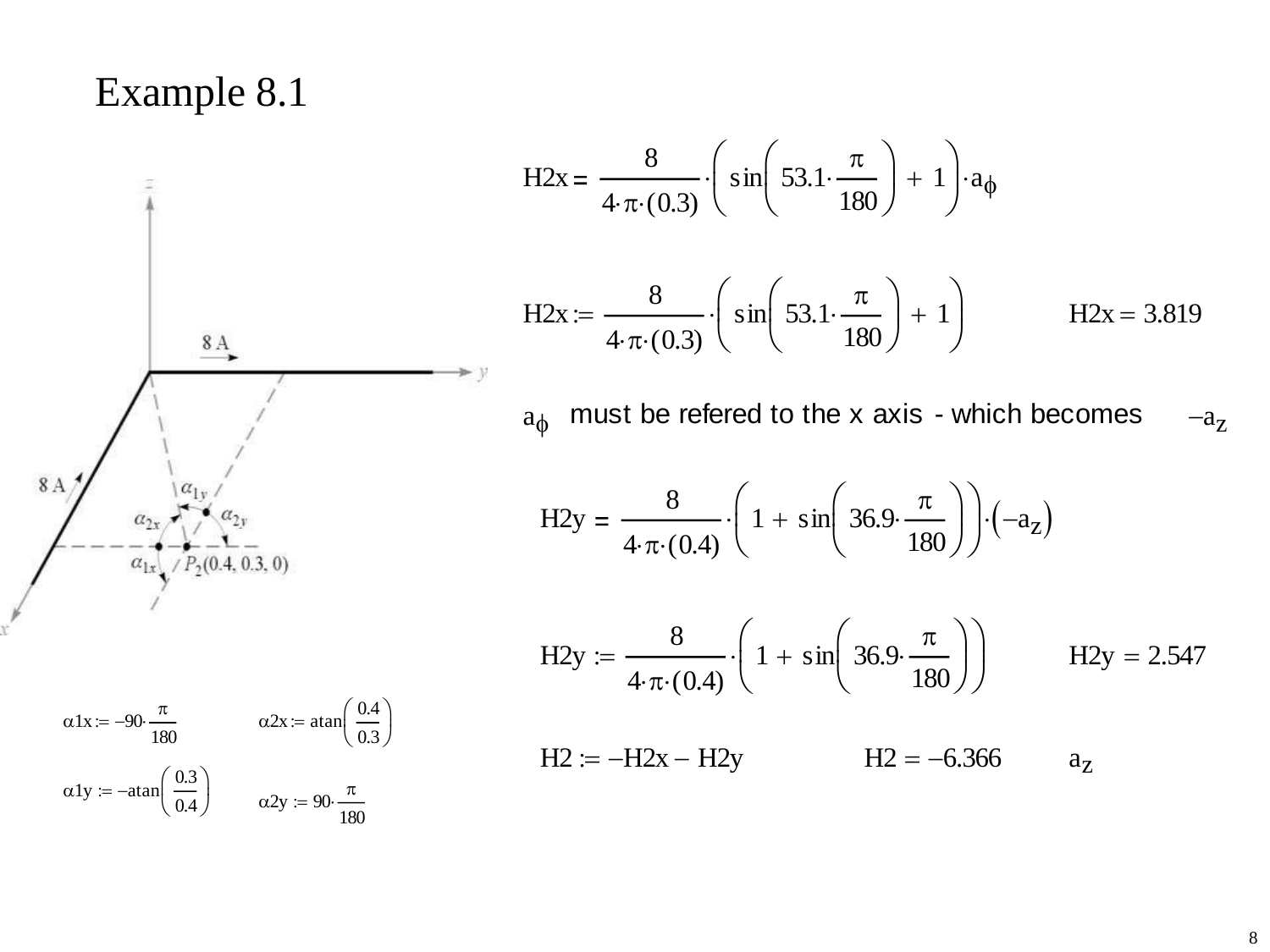# **Ampere's Circuital Law**



The magnetic field in space around an electric current is proportional to the electric current which serves as its source, just as the electric field in space is proportional to the charge which serves as its source.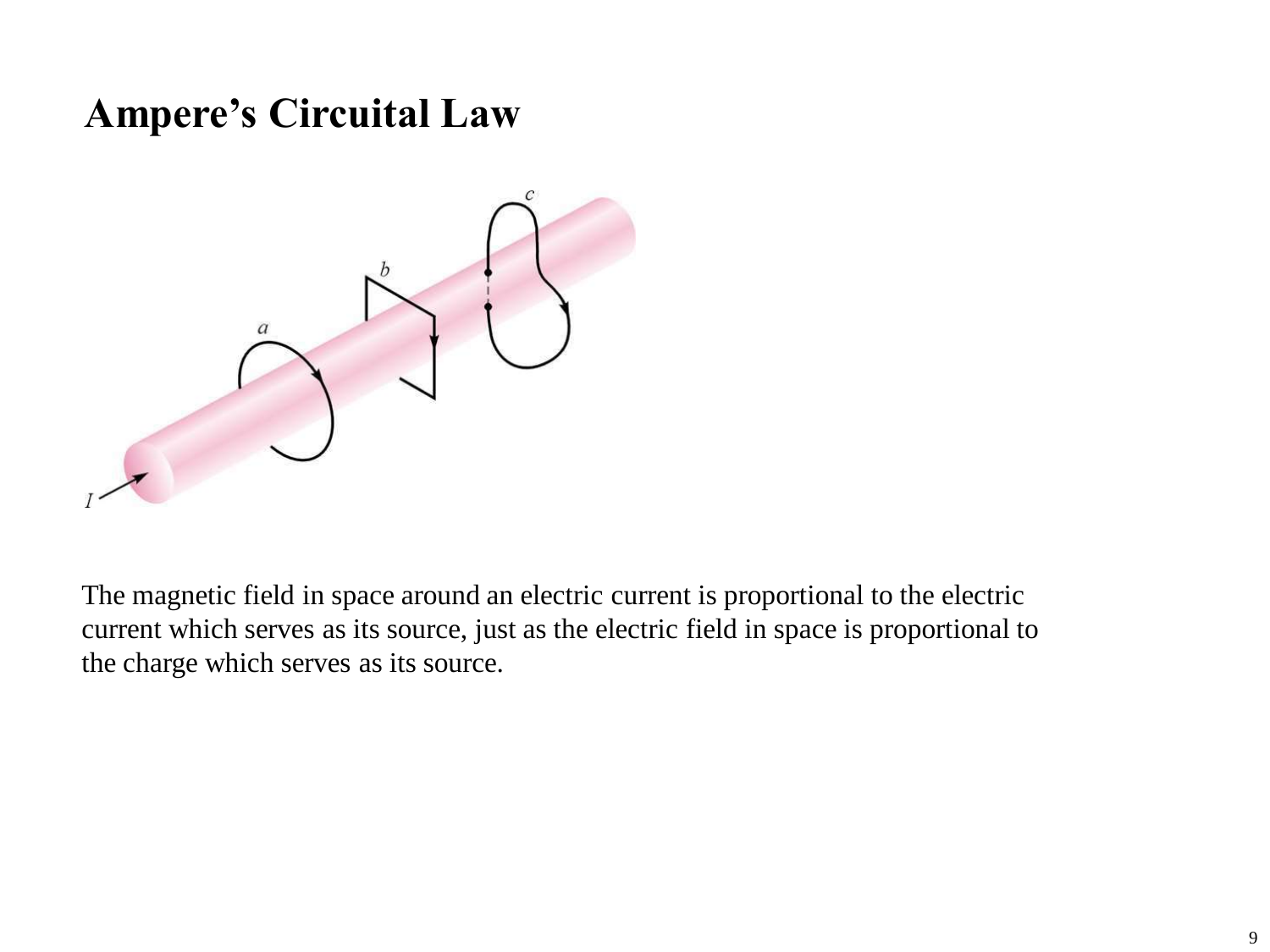# **Ampere's Circuital Law**



Ampere's Circuital Law states that the line integral of H about any closed path is exactly equal to the direct current enclosed by the path.

We define positive current as flowing in the direction of the advance of a right-handed screw turned in the direction in which the closed path is traversed.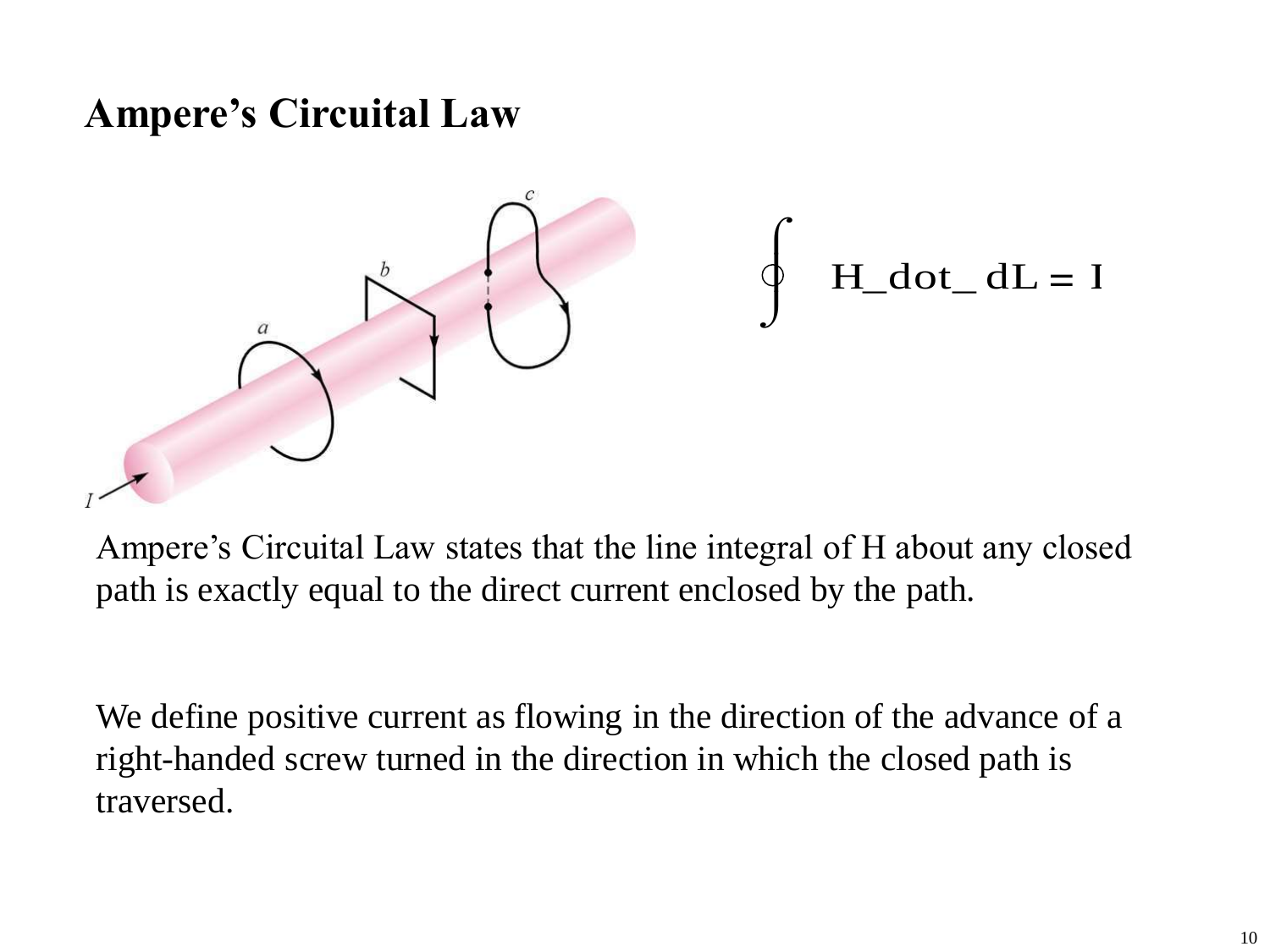

$$
\oint H_{dot} d\sigma = \int_0^{2 \cdot \pi} H_{\phi} \cdot \rho d\phi = H_{\phi} \cdot \rho \cdot \int_0^{2 \cdot \pi} 1 d\phi = I
$$

$$
H_{\phi} = \frac{I}{2 \cdot \pi \cdot \rho}
$$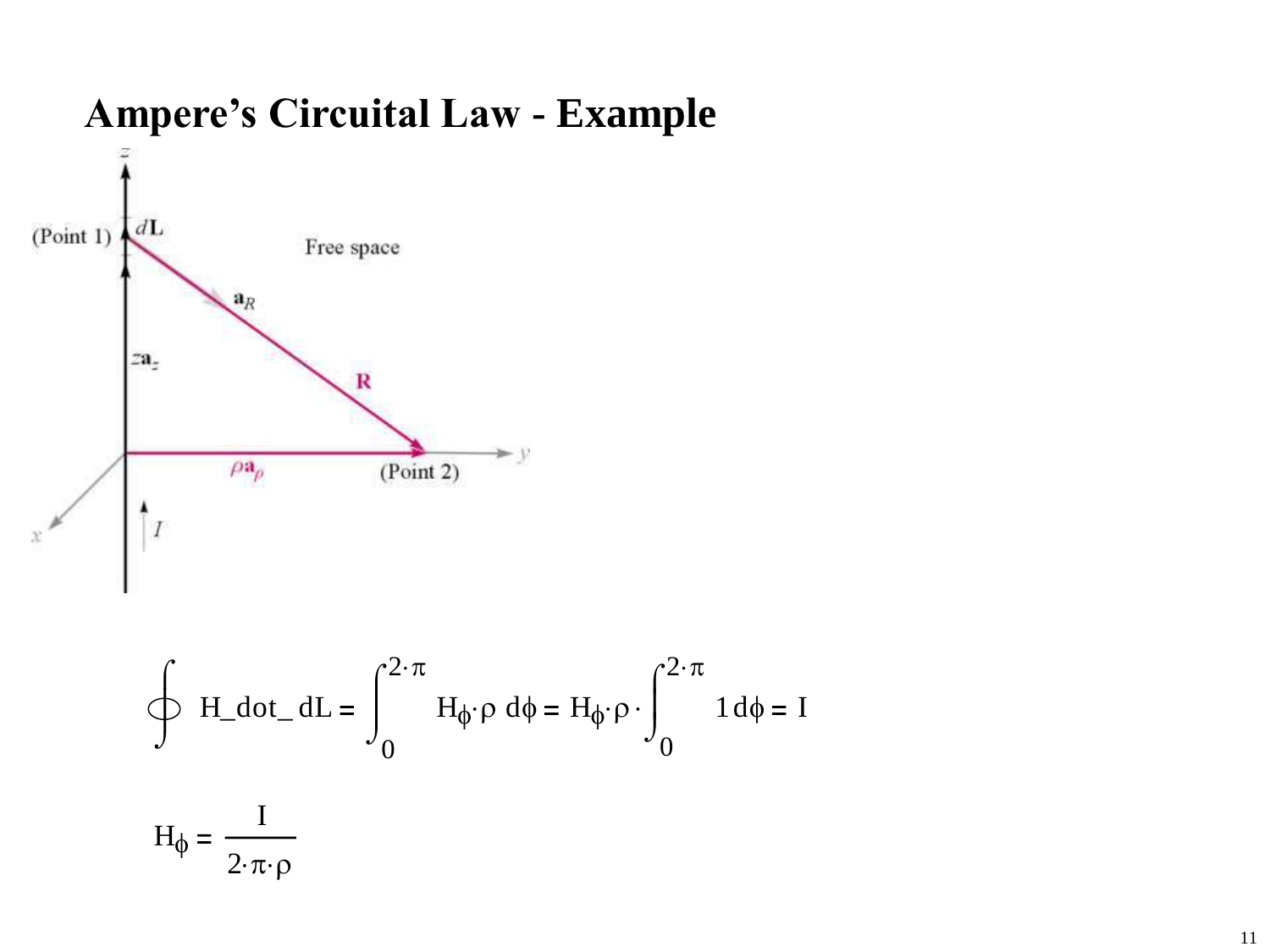



$$
H_{\phi} = \frac{I}{2 \cdot \pi \cdot \rho} \qquad a < \rho < b
$$
  

$$
H_{\phi} = \frac{I \cdot \rho}{2 \cdot \pi \cdot a^{2}} \qquad \rho < a \qquad H_{\phi} = 0 \qquad \rho > c
$$



$$
2 \cdot \pi \cdot \rho \cdot H_{\phi} = I - I \cdot \left( \frac{\rho^2 - b^2}{c^2 - b^2} \right)
$$

$$
H_{\phi} = \frac{I}{2 \cdot \pi} \cdot \frac{\rho^2 - b^2}{c^2 - b^2}
$$

$$
H_{\varphi}(\rho) \coloneqq \frac{I}{2 \cdot \pi \cdot \rho} \cdot \frac{c^2 - \rho^2}{c^2 - b^2}
$$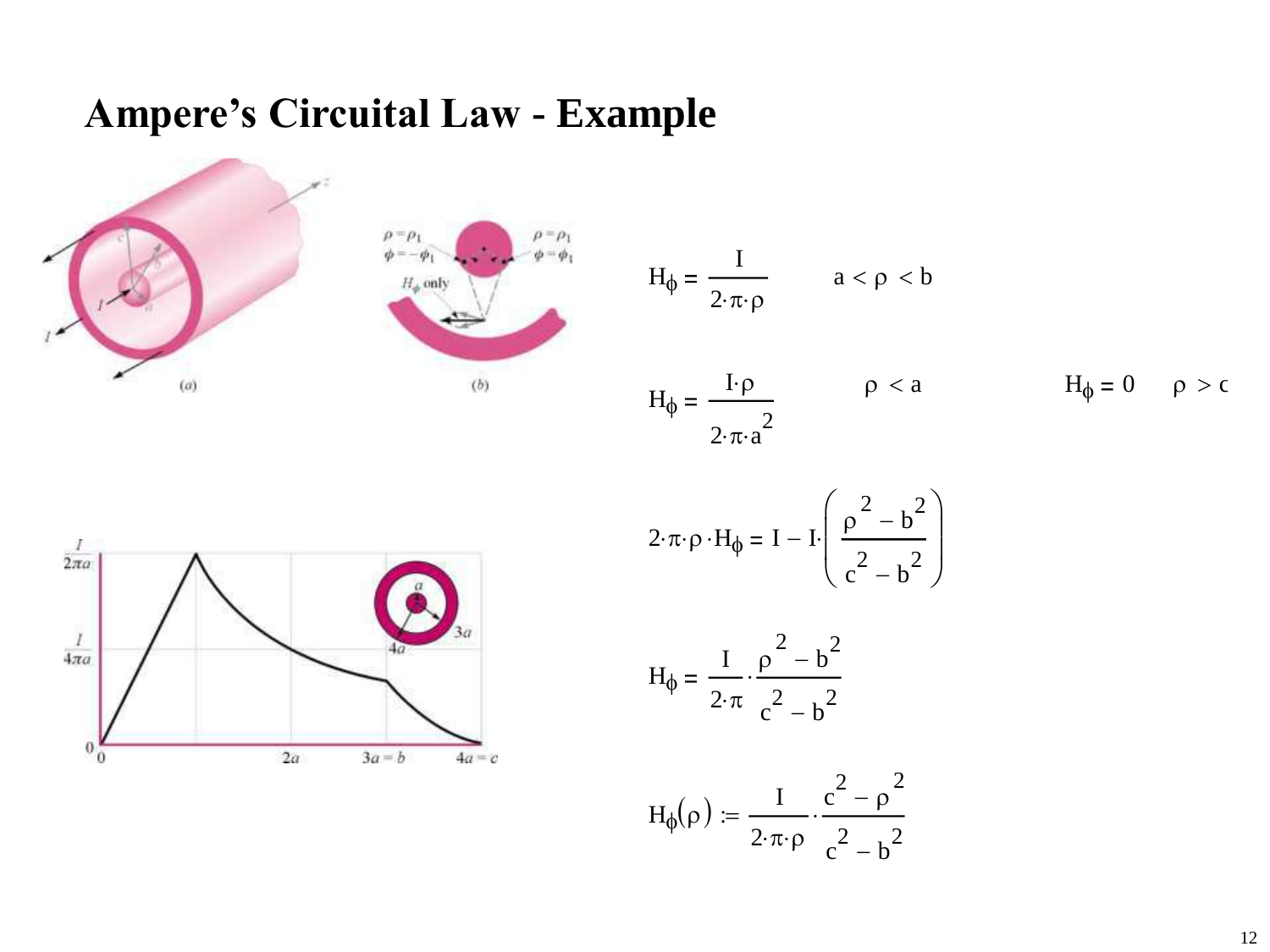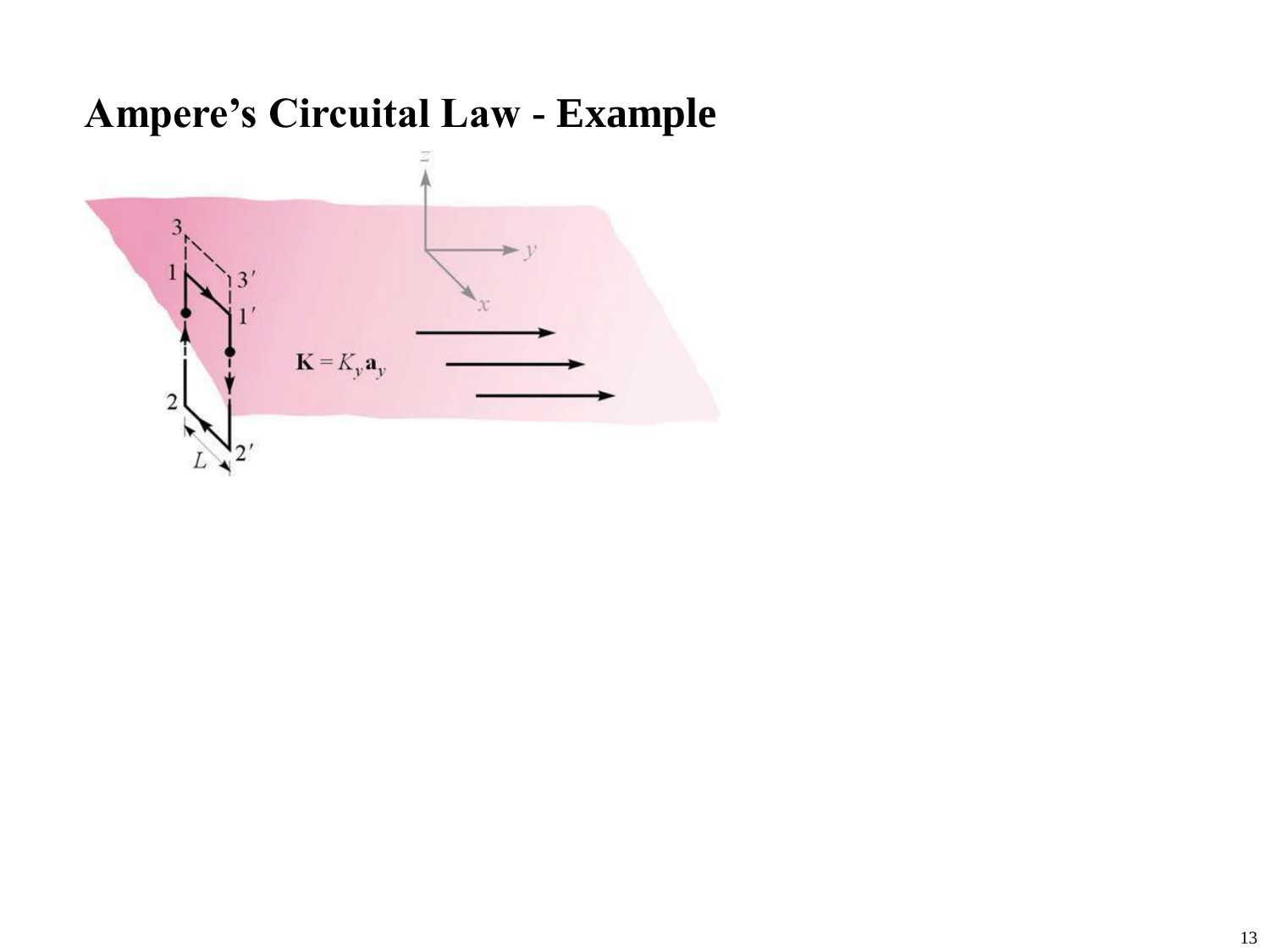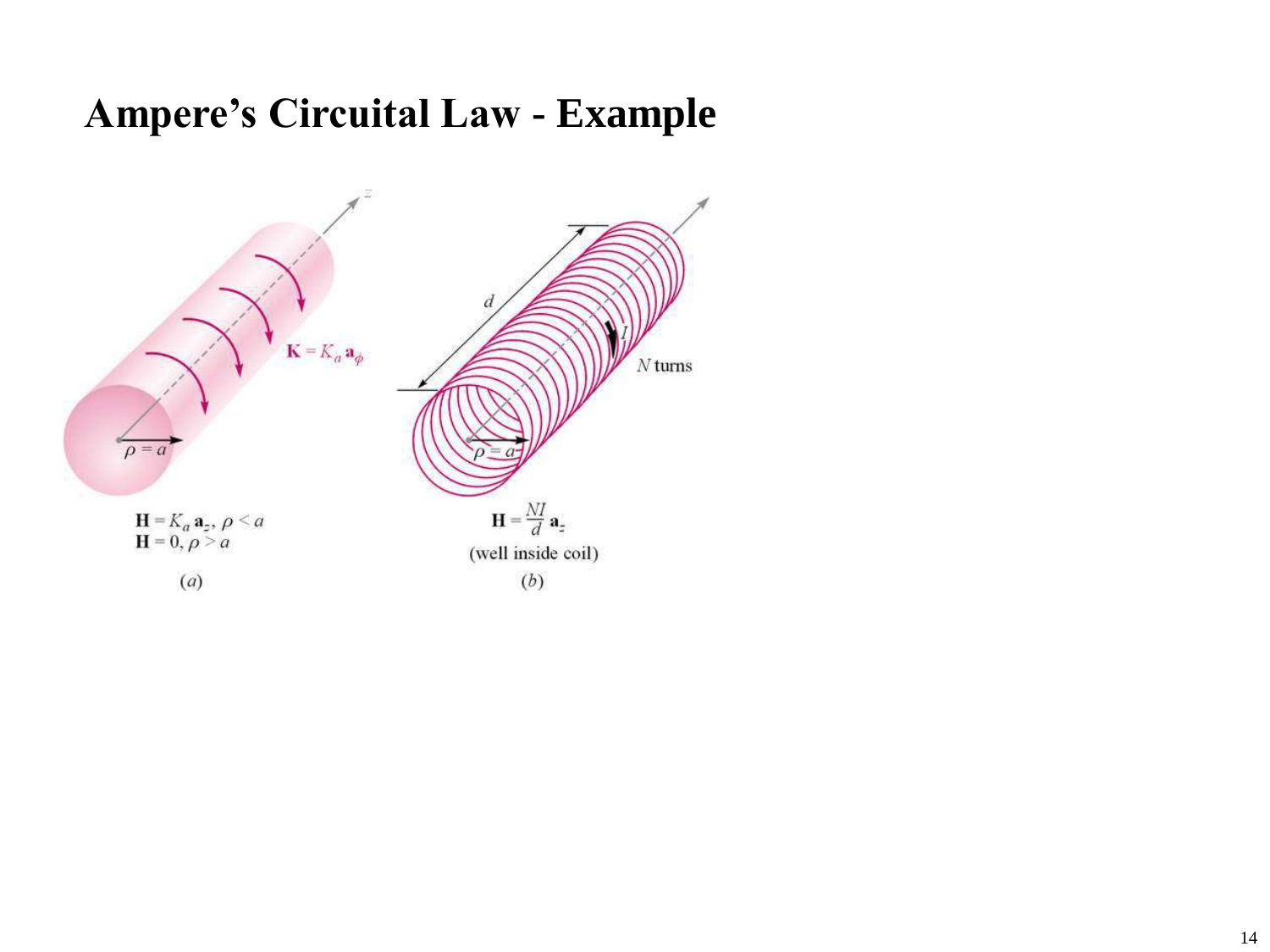

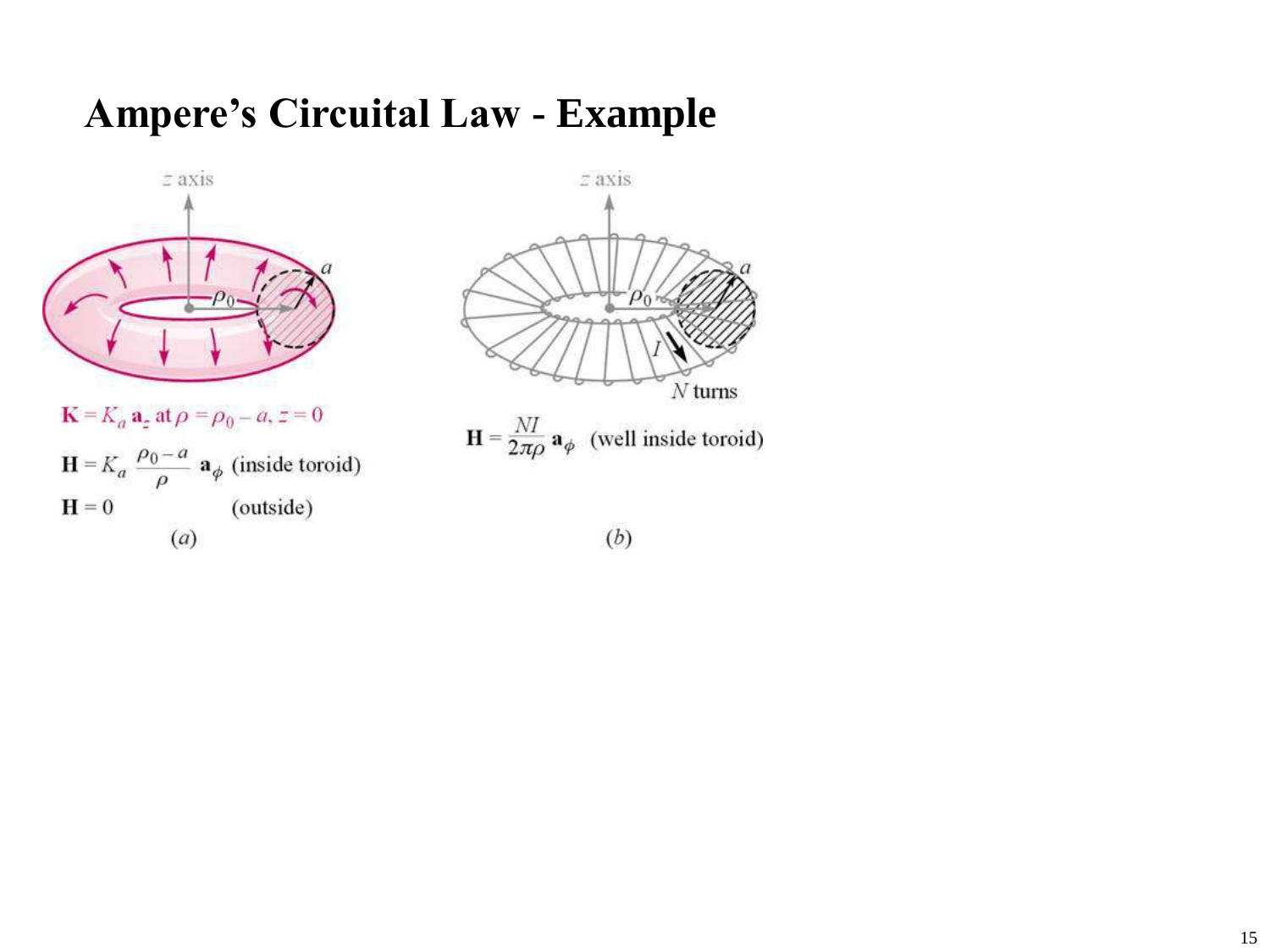The curl of a vector function is the vector product of the del operator with a vector function

$$
\begin{vmatrix}\ni & j & k \\
\frac{\partial}{\partial x} & \frac{\partial}{\partial y} & \frac{\partial}{\partial z} \\
E_x & E_y & E_z\n\end{vmatrix}
$$

$$
\nabla \times E = \begin{vmatrix} \frac{1}{r} & 1_{\theta} & \frac{k}{r} \\ \frac{\partial}{\partial r} & \frac{\partial}{\partial \theta} & \frac{\partial}{\partial z} \\ E_{r} & rE_{\theta} & E_{z} \end{vmatrix} \qquad \nabla \times E = \begin{vmatrix} \frac{1}{r^{2} \sin \theta} & \frac{1_{\theta}}{r \sin \theta} & \frac{1_{\phi}}{r} \\ \frac{\partial}{\partial r} & \frac{\partial}{\partial \theta} & \frac{\partial}{\partial \phi} \\ E_{r} & rE_{\theta} & r \sin \theta E_{\phi} \end{vmatrix}
$$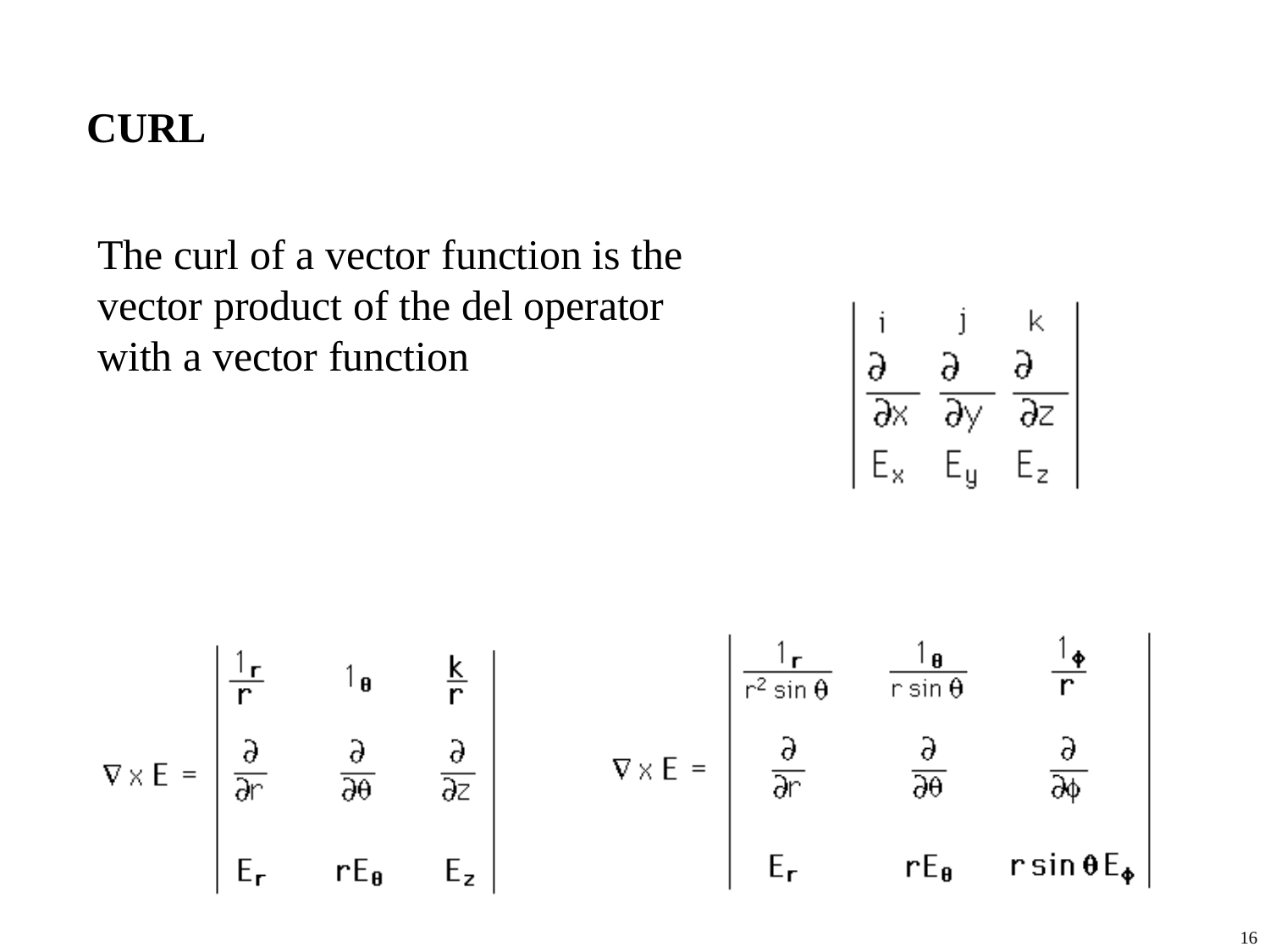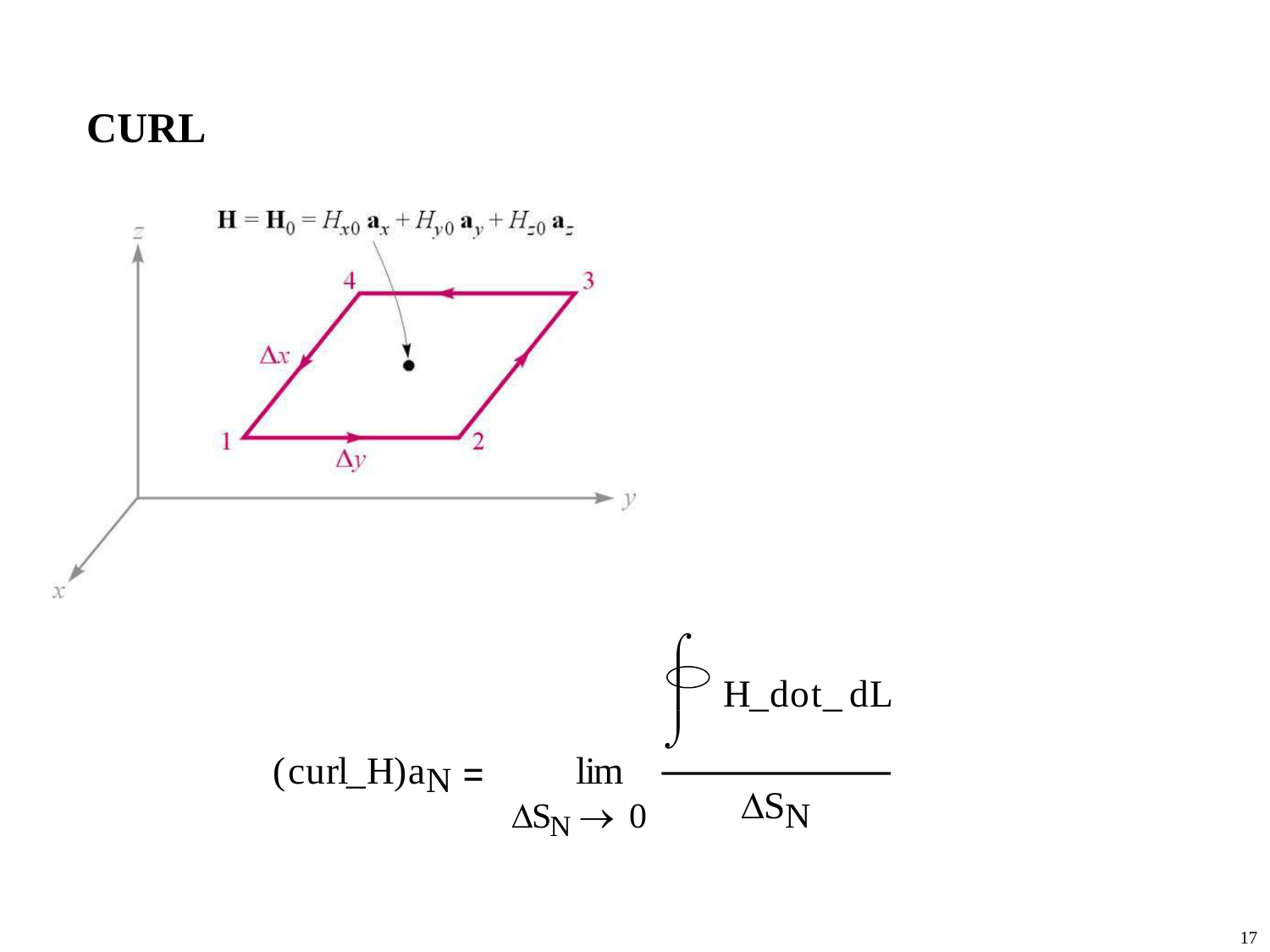

# curl\_H =  $\nabla$  x H

Ampere's Circuital Law Second Equation of Maxwell  $\nabla$  x H = J

Third Equation  $\nabla$  x E = 0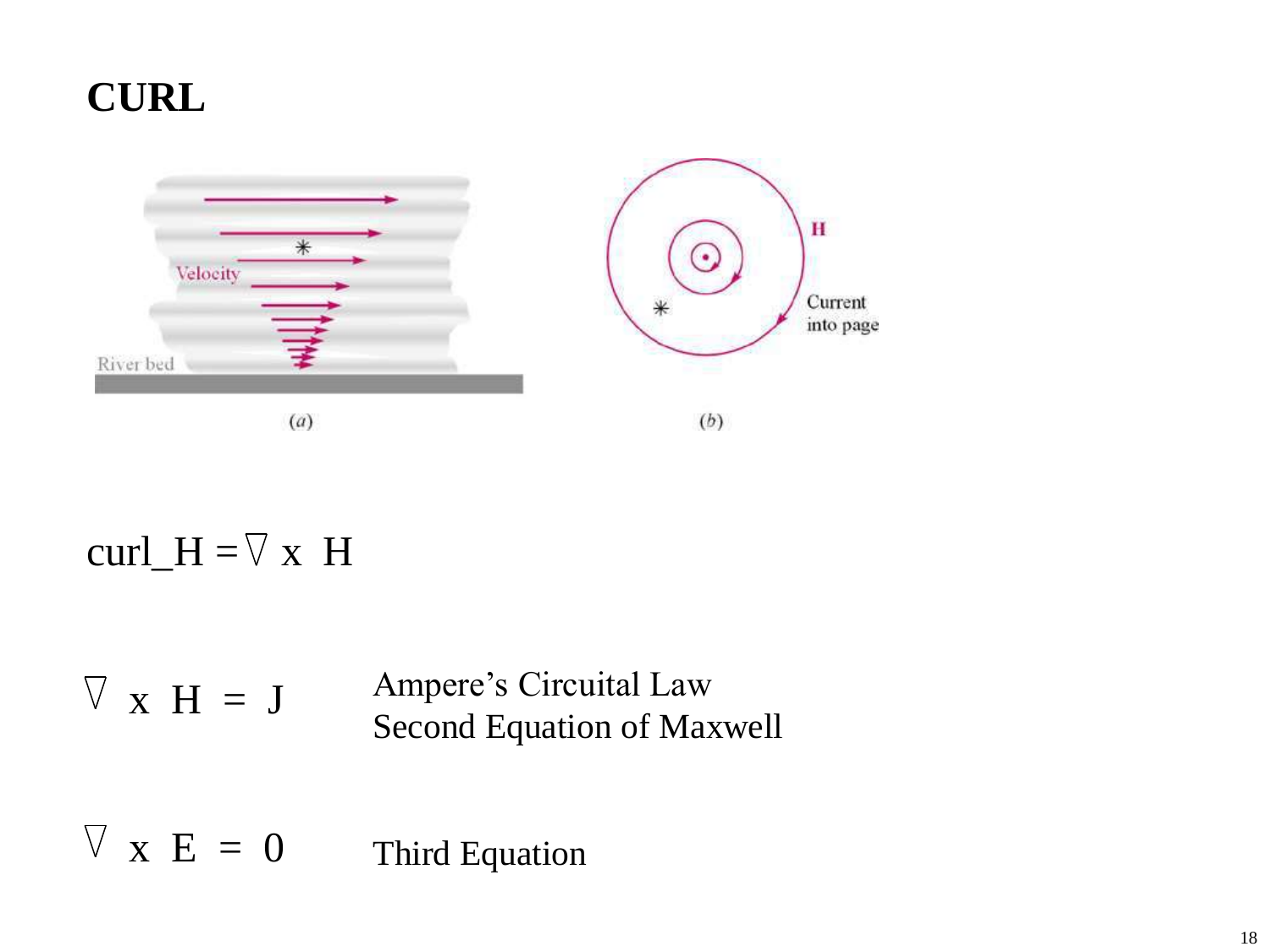#### **Illustration of Curl Calculation**

$$
\text{CurlH} = \left(\frac{d}{dy}H_Z - \frac{d}{dz}H_y\right) \cdot a_X + \left(\frac{d}{dz}H_X - \frac{d}{dx}H_z\right) \cdot a_Y + \left(\frac{d}{dx}H_y - \frac{d}{dy}H_x\right) \cdot a_Z
$$

$$
\text{CurlH} = \begin{pmatrix} a_{X} & a_{Y} & a_{Z} \\ \frac{d}{dx} & \frac{d}{dy} & \frac{d}{dz} \\ H_{X} & H_{Y} & H_{Z} \end{pmatrix}
$$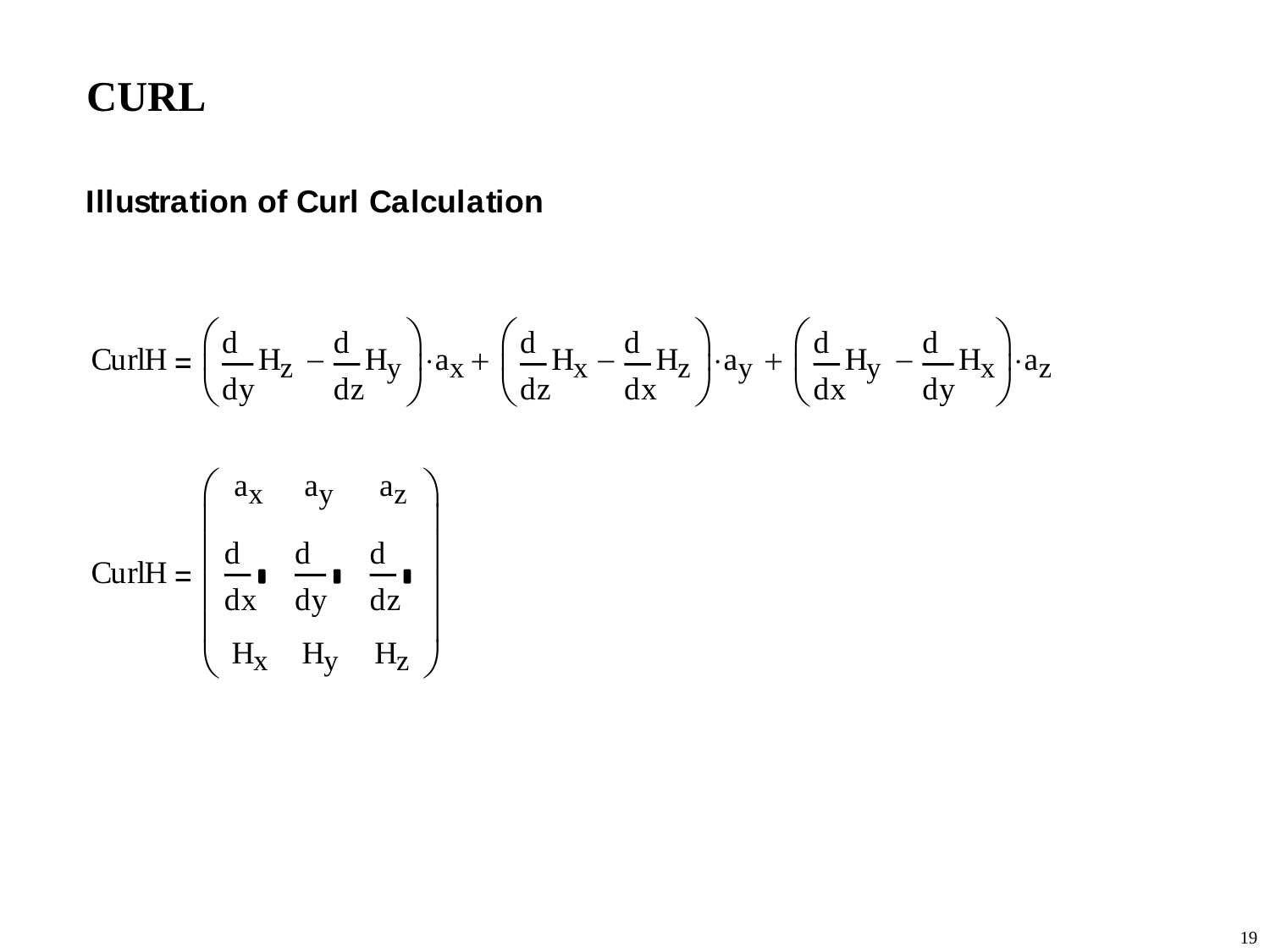#### **Example 1**

In a certain conducting region, H is defined by:

$$
H1x(x, y, x) := y \cdot x \cdot (x^{2} + y^{2})
$$
\n
$$
H1y(x, y, z) := -y^{2} \cdot xz
$$
\n
$$
H1z(x, y, z) := 4 \cdot x^{2} \cdot y^{2}
$$
\n
$$
D1z = 4 \cdot x^{2} \cdot y^{2}
$$
\n
$$
y := 2
$$
\n
$$
z := -3
$$
\n
$$
D2z = -3
$$
\n
$$
D3z = 4 \cdot x^{2} \cdot y^{2}
$$
\n
$$
D4z = 420
$$
\n
$$
D5z = 4 \cdot x^{2} \cdot y^{2}
$$

$$
\text{DelXHy} := \frac{d}{dz} H1x(x, y, z) - \frac{d}{dx} H1z(x, y, z) \qquad \text{DelXHy} = -98 \qquad \text{ay}
$$

$$
DelXHz := \frac{d}{dx} H1y(x, y, z) - \frac{d}{dy} H1x(x, y, z)
$$
  $DelXHz = 75$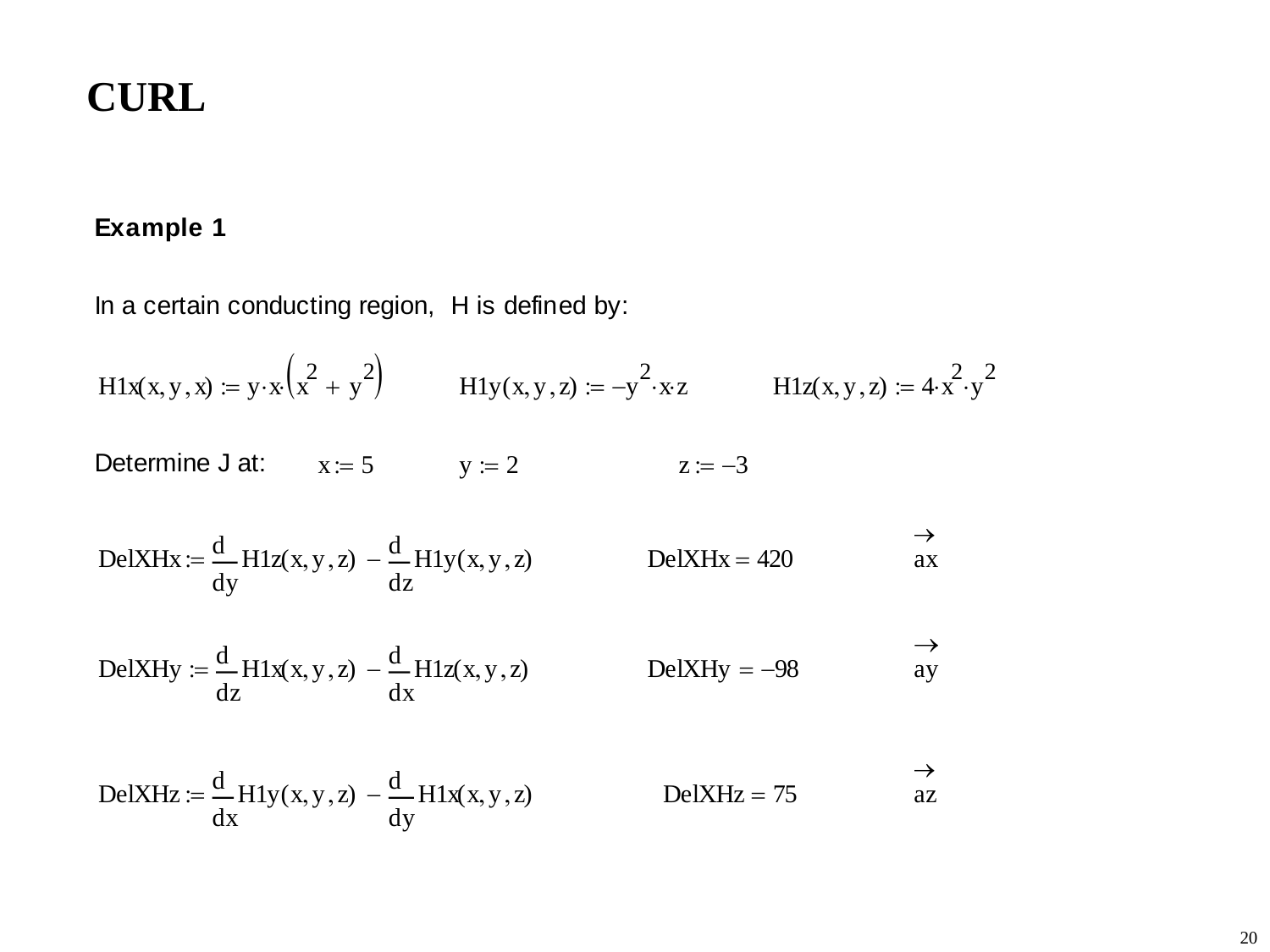#### **Example 2**

$$
H2x(x, y, x) := 0
$$
  
 
$$
H2y(x, y, z) := x^{2} \cdot z
$$
  
 
$$
H2z(x, y, z) := -y^{2} \cdot x
$$

 $x := 2$   $y := 3$   $z := 4$ 

$$
DelXHx := \frac{d}{dy} H2z(x, y, z) - \frac{d}{dz} H2y(x, y, z)
$$
  $DelXHx = -16$ 

$$
DelXHy := \frac{d}{dz} H2x(x, y, z) - \frac{d}{dx} H2z(x, y, z)
$$
  $DelXHy = 9$   $\xrightarrow{ } ay$ 

$$
DelXHz := \frac{d}{dx} H2y(x, y, z) - \frac{d}{dy} H2x(x, y, z)
$$
  $DelXHz = 16$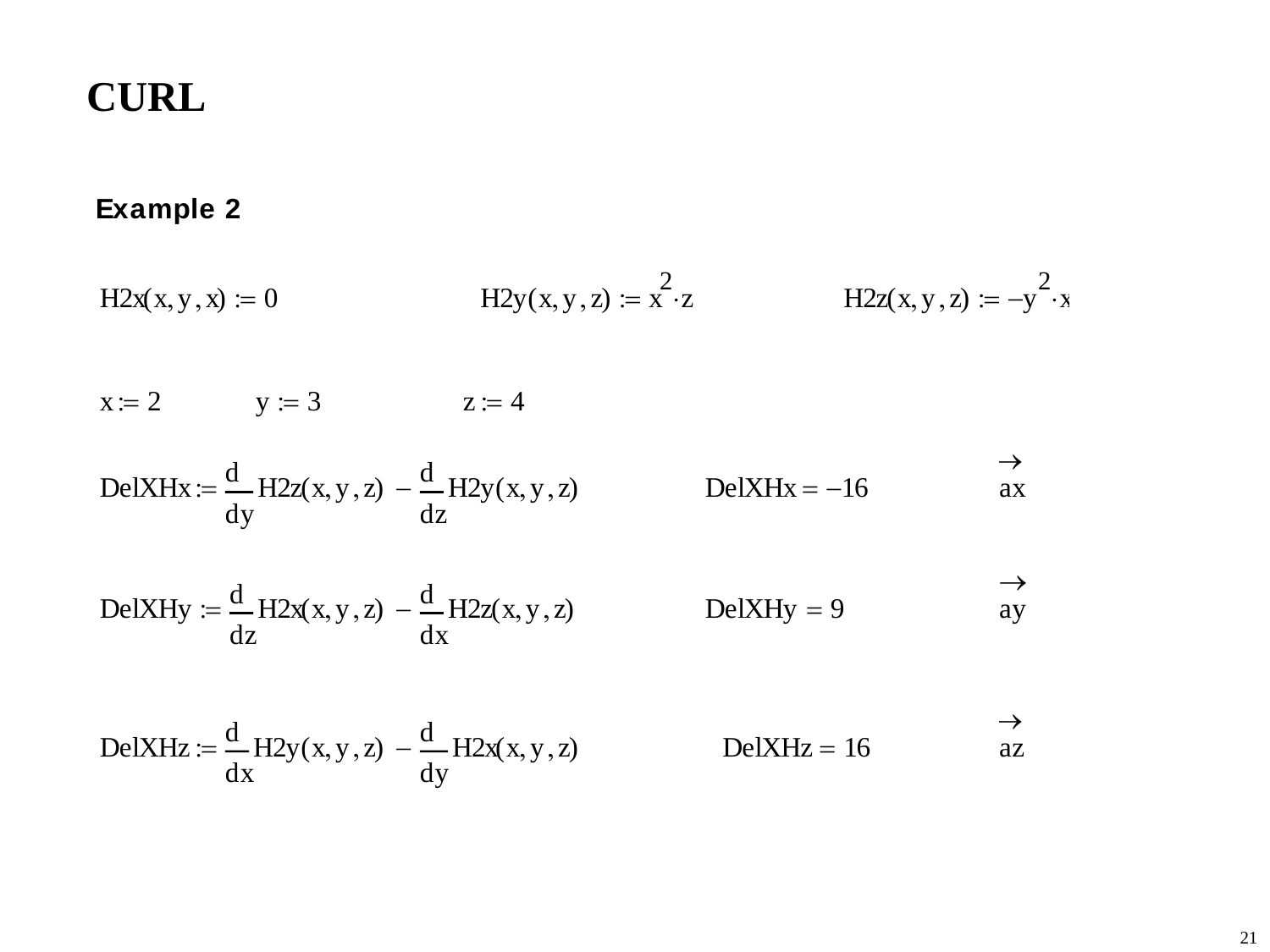# Example 8.2

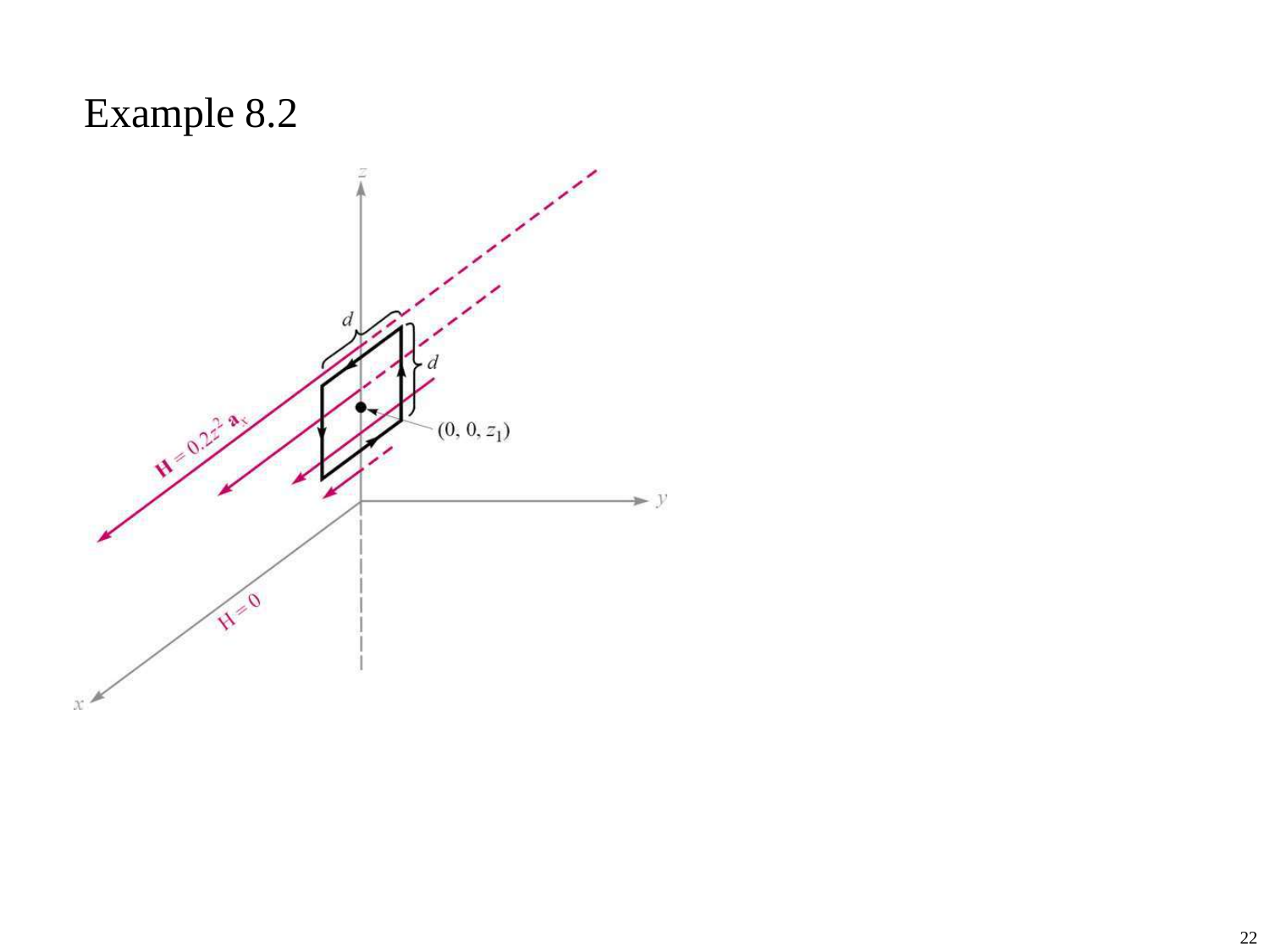# **Stokes' Theorem**



$$
s
$$
\n
$$
s
$$
\n
$$
s
$$
\n
$$
s
$$
\n
$$
s
$$
\n
$$
s
$$
\n
$$
s
$$
\n
$$
s
$$
\n
$$
s
$$
\n
$$
s
$$
\n
$$
s
$$
\n
$$
s
$$

The sum of the closed line integrals about the perimeter of every Delta S is the same as the closed line integral about the perimeter of S because of cancellation on every path.

$$
\oint H_{dot} d\sigma L = \int_{S} (Del \times H)_{dot} dS
$$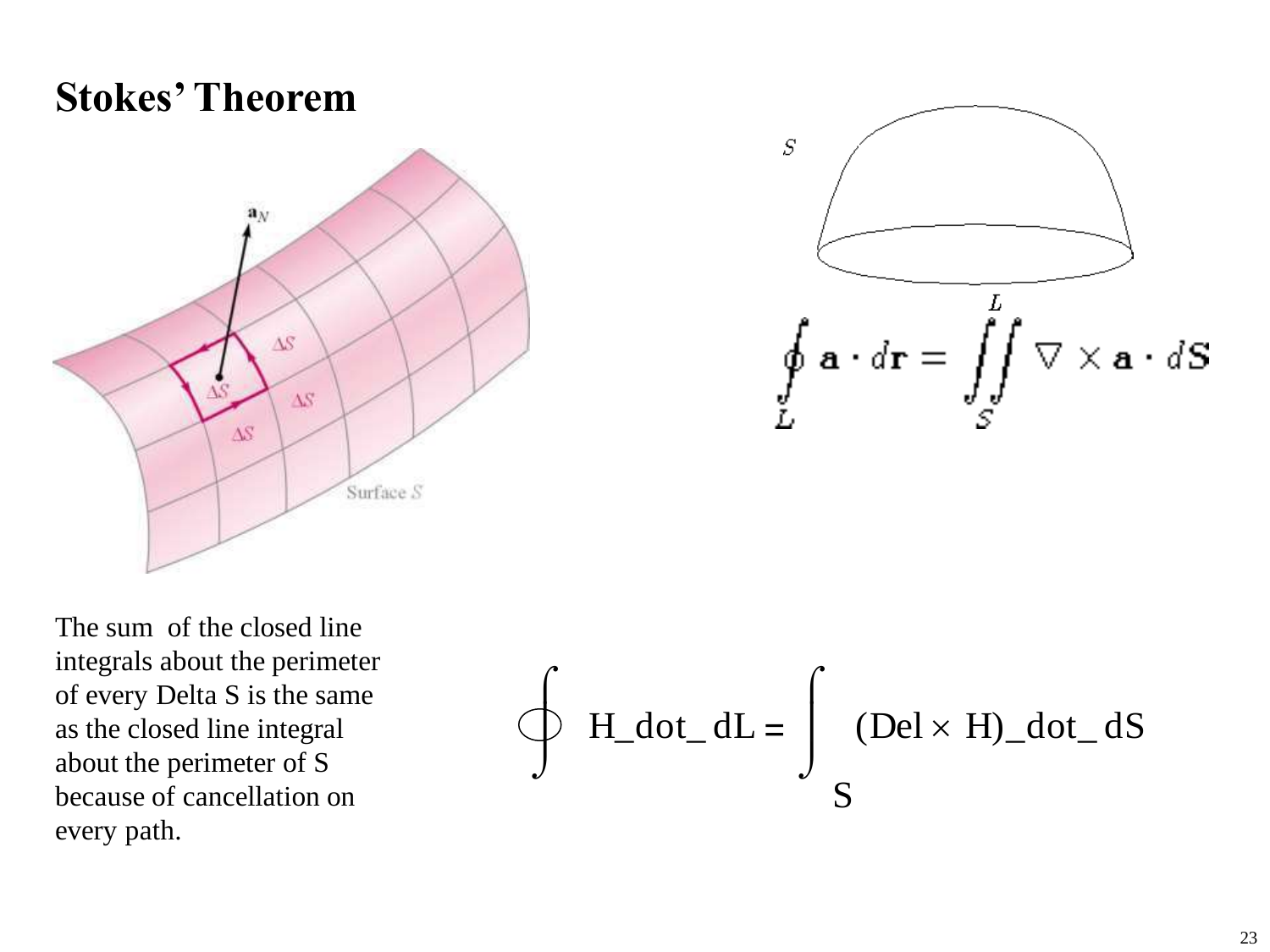#### Example 8.3

 $\tilde{\chi}^{\star}$ 



$$
Hr(r, \theta, \phi) := 6 \cdot r \cdot \sin(\phi)
$$
  

$$
H\theta(r, \theta, \phi) := 0
$$
  

$$
H\phi(r, \theta, \phi) := 18 \cdot r \cdot \sin(\theta) \cdot \cos(\phi)
$$

segment 1  $r := 4$   $0 \le \theta \le 0.1 \cdot \pi$   $\phi := 0$ 

segment 2

 $r := 4$   $\theta := 0.1 \cdot \pi$   $0 \le \phi \le 0.3 \cdot \pi$ 

segment 3

 $r := 4$   $0 \le \theta \le 0.1 \cdot \pi$   $\phi := 0.3 \cdot \pi$ 

dL = dr·ar  $\rightarrow$  $\cdot$ ar + r $\cdot$ d $\theta$ ·a $\theta$  $\rightarrow$ <br>+ r·d $\theta$ ·a $\theta$  + r·sin( $\theta$ )·d $\phi$ a $\phi$ 

First tem  $= 0$  on all segments (dr  $= 0$ )

Second term = 0 on segment 2  $(\theta$  constant)

Third term = 0 on segments 1 and 3  $(\phi = 0 \text{ or constant})$ 

 $\blacktriangleright$  y

$$
\int \text{H} \, dL = \int \text{H} \theta \cdot \text{r} \, d\theta = \int \text{H} \phi \, \text{r} \cdot \sin(\theta) \, d\phi = \int \text{H} \theta \cdot \text{r} \, d\theta
$$
\n
$$
\text{since } \text{H} \theta = 0 \qquad \int_{0}^{0.3 \cdot \pi} \text{H} \phi(\text{r}, \theta, \phi) \cdot (\text{r} \cdot \sin(\theta)) \, d\phi = 22.249
$$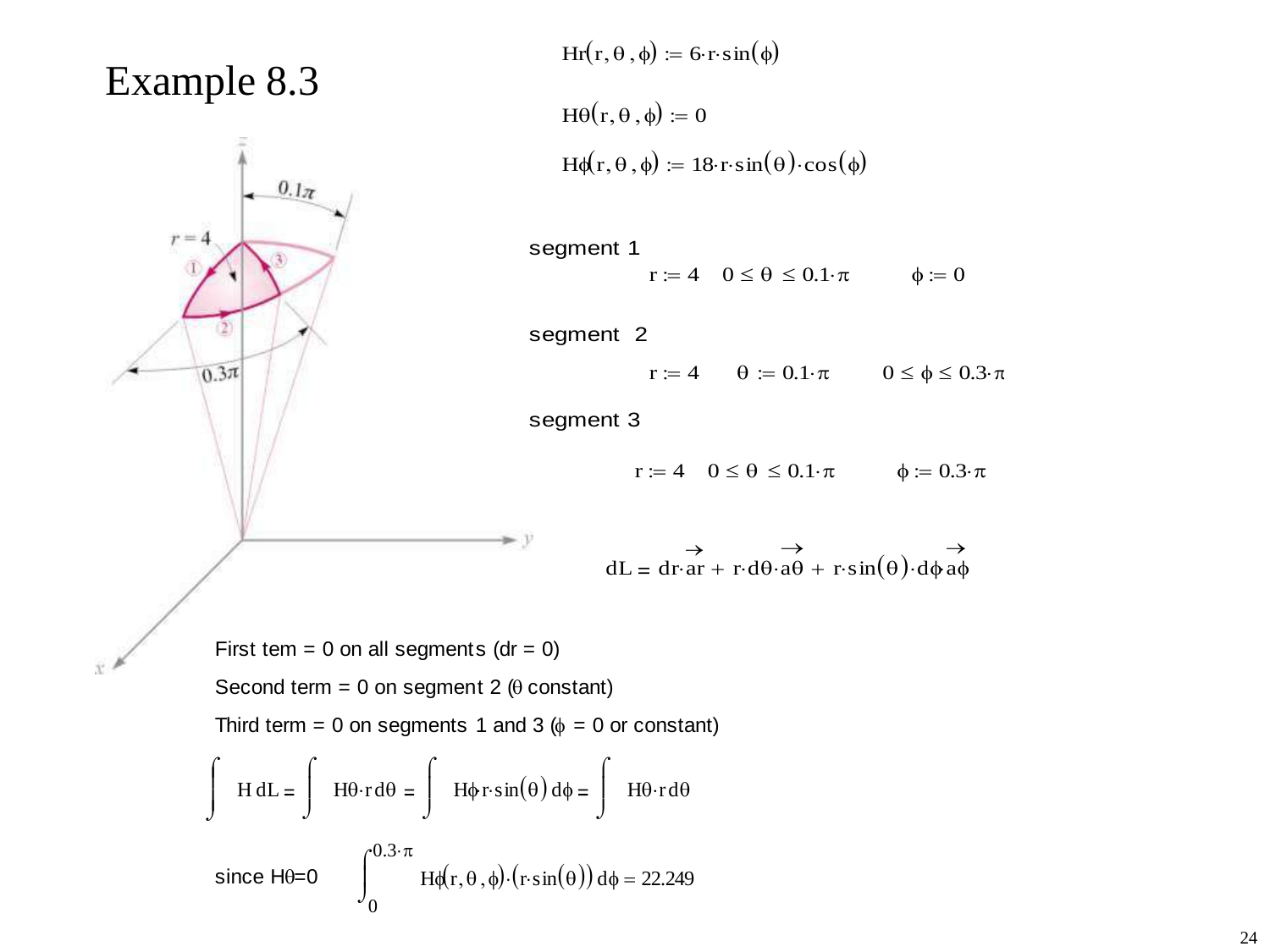# **Magnetic Flux and Magnetic Flux Density**

B = 
$$
\mu_0 \cdot H
$$
  $\mu_0 = 4 \cdot \pi \cdot 10^{-7}$   $\frac{H}{m}$ 

permeability in free space

$$
\Phi = \int B_{\text{dot}\_\text{dS}
$$

$$
\oint B_{\underline{d}} \, \text{dot}_{\underline{d}} \, \text{d}S = 0
$$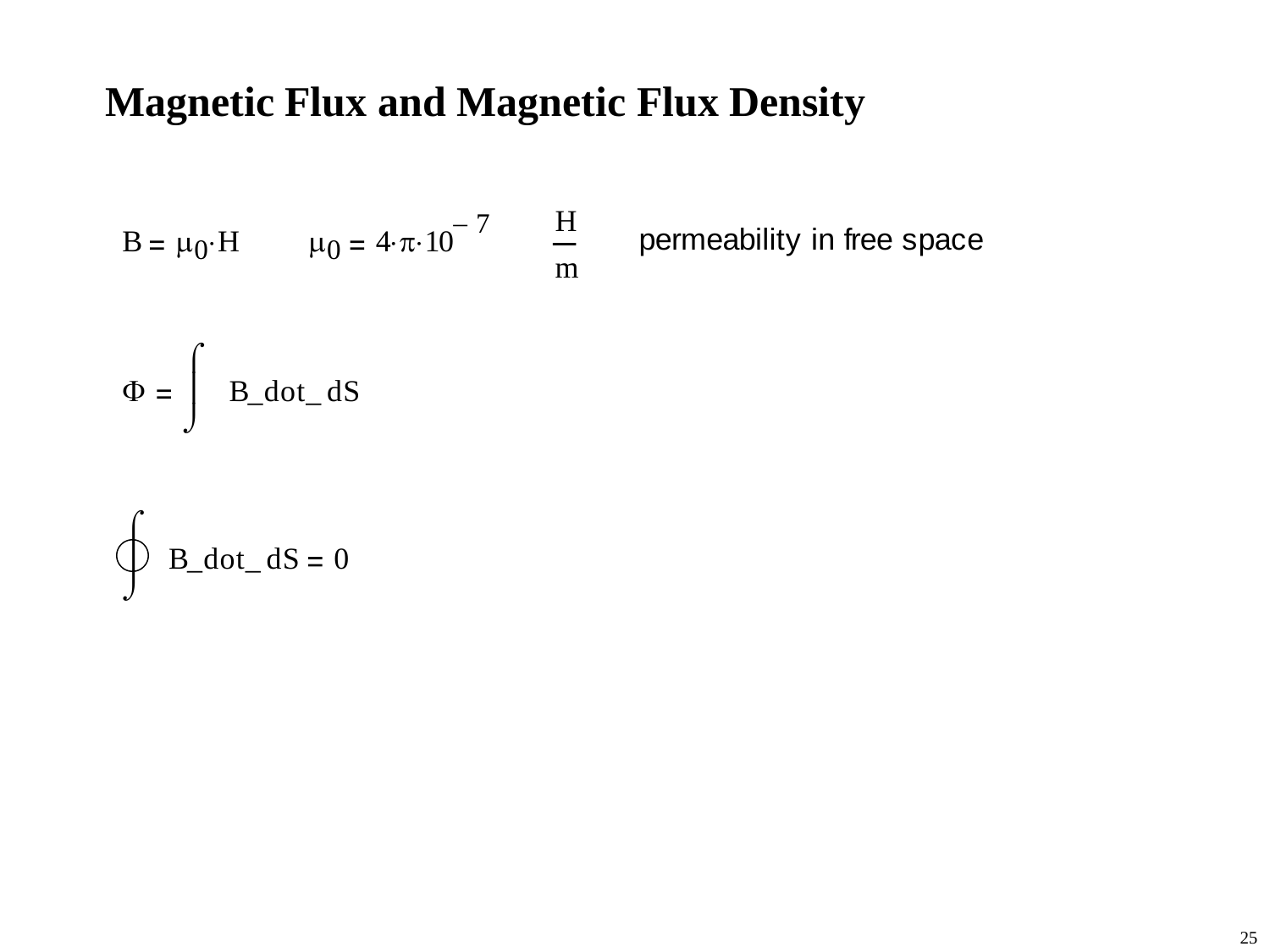#### The Scalar and Vector Magnetic Potentials

$$
H = -Del_V_m \tJ = 0
$$

$$
V_m = -\int_a^b H_d \, \text{d} \sigma \, \text{d} L
$$

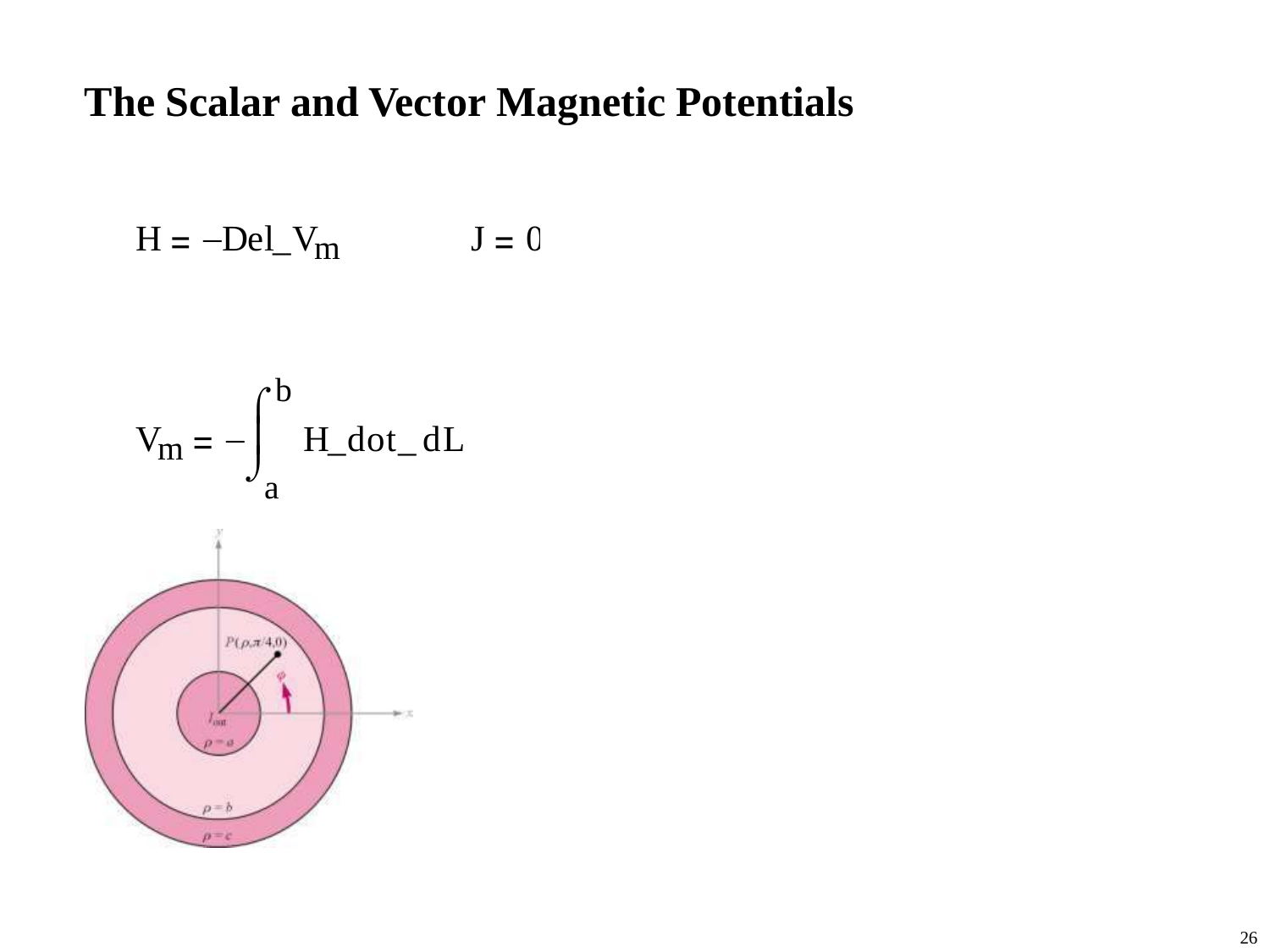#### **The Scalar and Vector Magnetic Potentials**